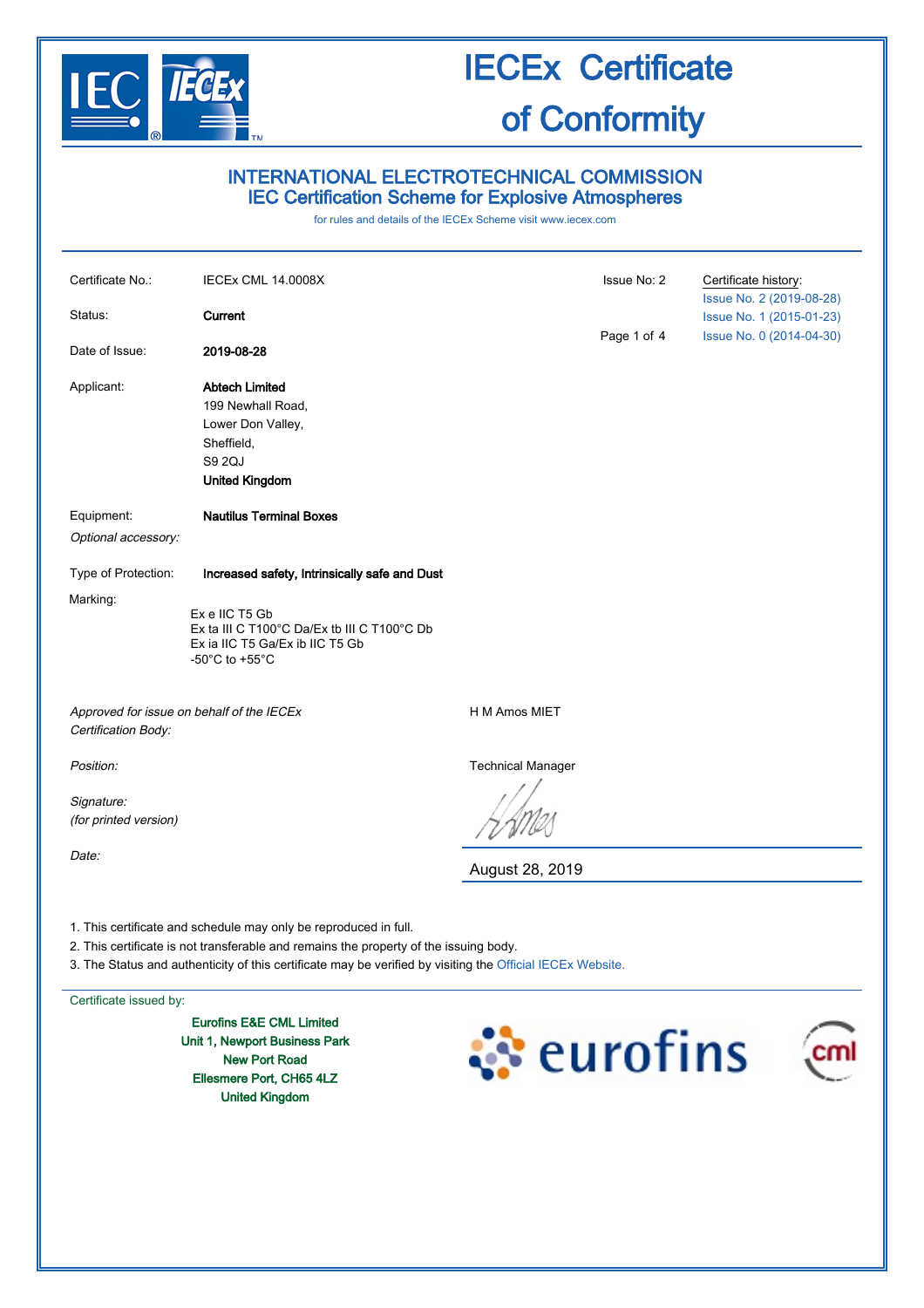

| Certificate No: | <b>IECEX CML 14.0008X</b> | Issue No: 2 |
|-----------------|---------------------------|-------------|
| Date of Issue:  | 2019-08-28                | Page 2 of 4 |
| Manufacturer:   | Abtech Limited            |             |
|                 | 199 Newhall Road,         |             |
|                 | Lower Don Valley,         |             |
|                 | Sheffield,                |             |
|                 | S9 2QJ                    |             |
|                 | <b>United Kingdom</b>     |             |
|                 |                           |             |

Additional Manufacturing location(s):

This certificate is issued as verification that a sample(s), representative of production, was assessed and tested and found to comply with the IEC Standard list below and that the manufacturer's quality system, relating to the Ex products covered by this certificate, was assessed and found to comply with the IECEx Quality system requirements. This certificate is granted subject to the conditions as set out in IECEx Scheme Rules, IECEx 02 and Operational Documents as amended.

#### STANDARDS:

The apparatus and any acceptable variations to it specified in the schedule of this certificate and the identified documents, was found to comply with the following standards:

| IEC 60079-0:2011<br>Edition:6.0   | Explosive atmospheres - Part 0: General requirements                                 |
|-----------------------------------|--------------------------------------------------------------------------------------|
| IEC 60079-11: 2011<br>Edition:6.0 | Explosive atmospheres - Part 11: Equipment protection by intrinsic safety "i"        |
| IEC 60079-31: 2013<br>Edition:2   | Explosive atmospheres - Part 31: Equipment dust ignition protection by enclosure "t" |
| IEC 60079-7: 2006-07<br>Edition:4 | Explosive atmospheres - Part 7: Equipment protection by increased safety "e"         |

This Certificate does not indicate compliance with electrical safety and performance requirements other than those expressly included in the

Standards listed above.

## TEST & ASSESSMENT REPORTS:

A sample(s) of the equipment listed has successfully met the examination and test requirements as recorded in

Test Report:

[GB/CML/ExTR14.0007/00](http://iecex.iec.ch/extr/GB.CML.ExTR14.0007.00) [GB/CML/ExTR14.0009/00](http://iecex.iec.ch/extr/GB.CML.ExTR14.0009.00)

Quality Assessment Report:

[GB/CML/QAR16.0021/02](http://iecex.iec.ch/qar/GB.CML.QAR16.0021.02)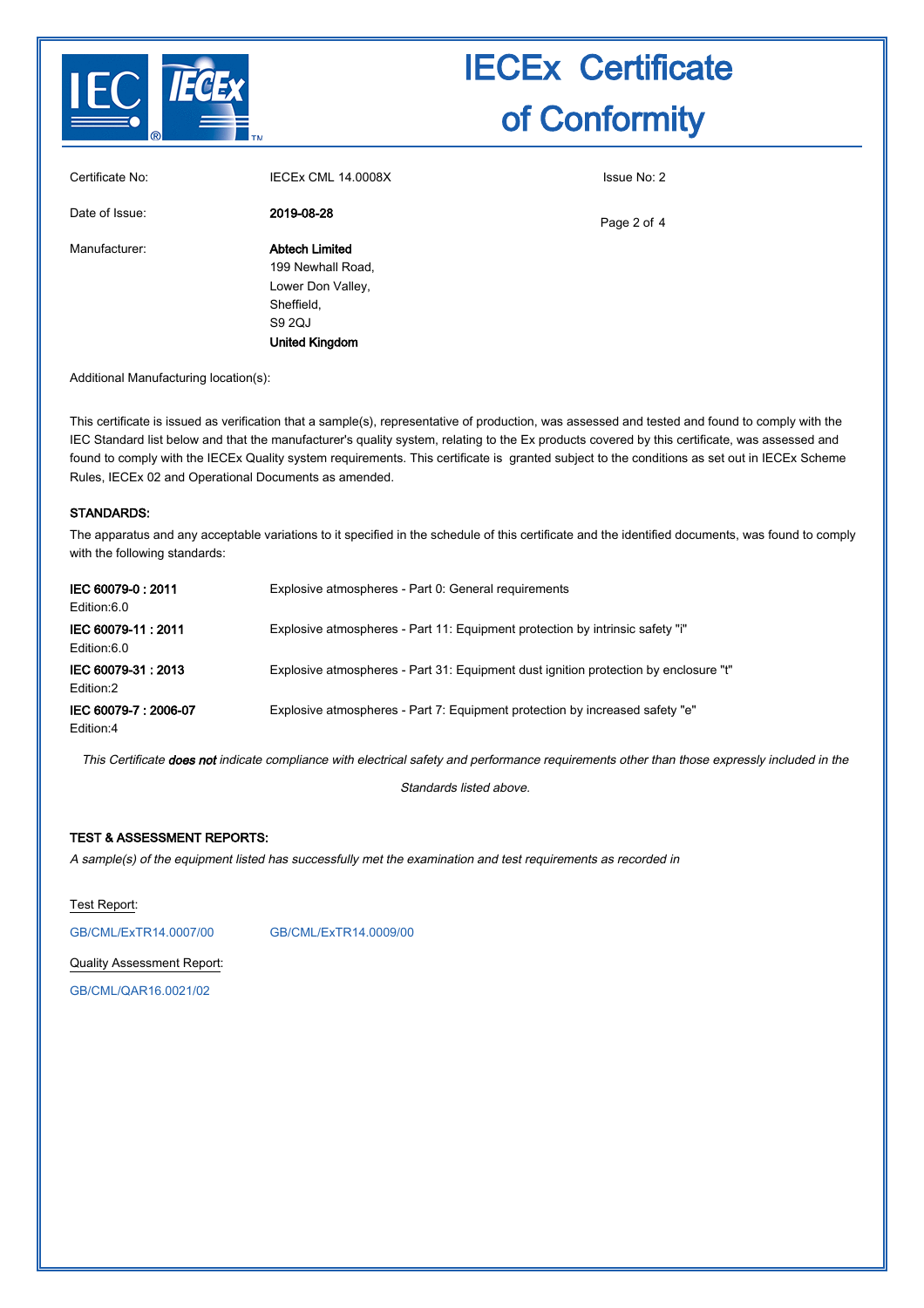

Certificate No: IECEx CML 14.0008X Issue No: 2

Date of Issue: 2019-08-28

Page 3 of 4

Schedule

### EQUIPMENT:

Equipment and systems covered by this certificate are as follows:

The Nautilus range of terminal boxes are submergible enclosures and are fitted with an arrangement of suitably certified terminals. The Nautilus terminal enclosures are constructed from a flanged stainless steel enclosure base and flat lid. The lid is fixed in place with stainless steel M12 bolts, and the internal and external joints of the enclosure base are fully welded. Additionally the lid may be hinged.

A solid silicone O-ring gasket is fitted into the base lip and provides sealing with the enclosure lid.

Cable entries may be provided on the base, top, sides or back of the enclosure and an external and optional internal earth stud (M6 or larger) is provided on all enclosure.

Enclosures may also contain slotted metallic or non-metallic trunking.

Additionally, lifting eyelets and mounting lugs can be provided and are welded to the enclosure base and lid.

#### See Annex for full description and conditions of manufacture

#### SPECIFIC CONDITIONS OF USE: YES as shown below:

#### Conditions of Certification

- When used for Ex ia, Ex ib or Ex ta applications, over-power fault protection shall be provided and shall take into account the 'EPL' 1. fault requirements necessary:
- Ex ia Ga and Ex ta Da applications Two countable faults are to be applied to the current and/or voltage limiter.
- Ex ib Gb applications One countable fault is to be applied to the current and/or voltage limiter.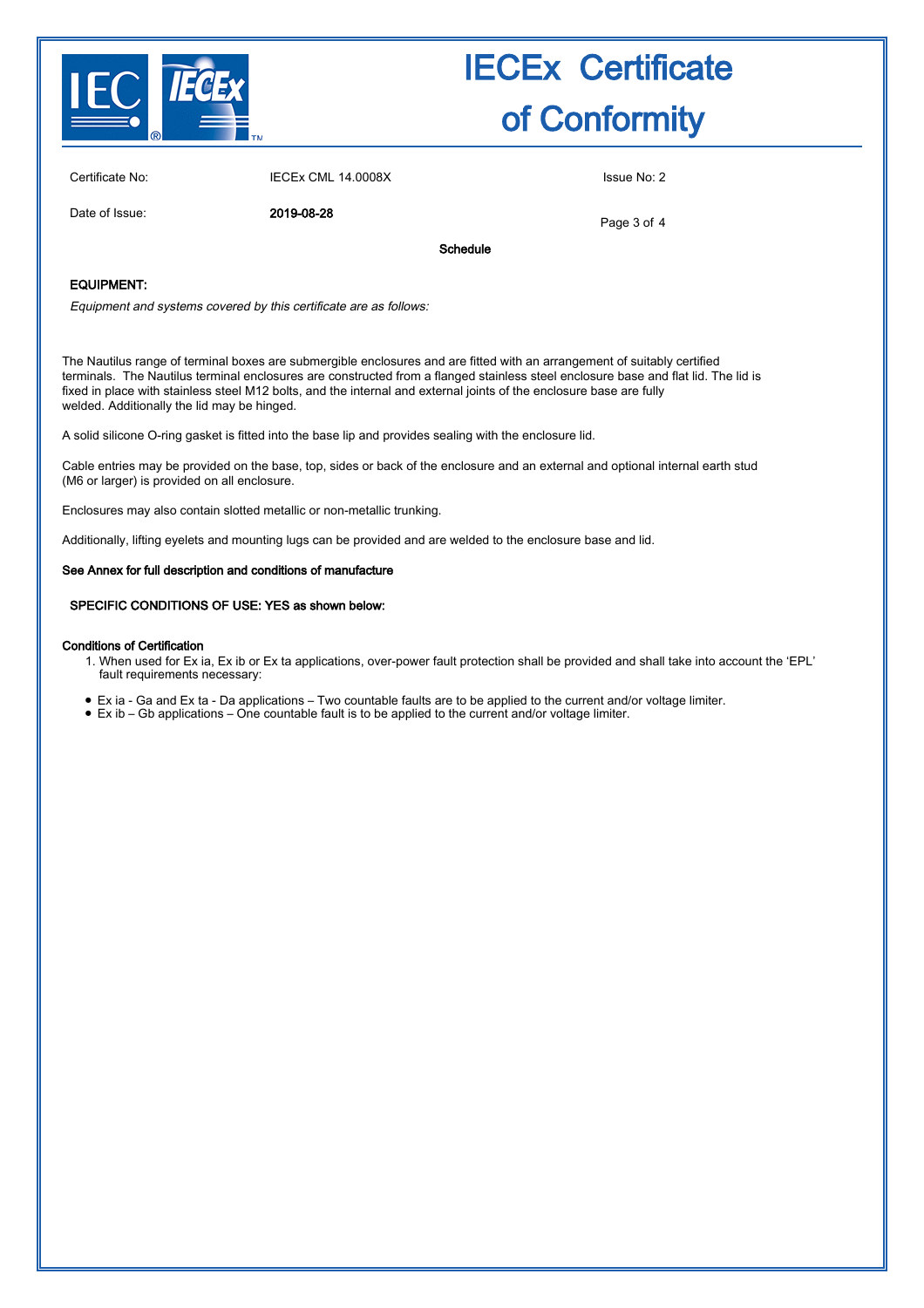

Certificate No: IECEx CML 14.0008X Issue No: 2

Date of Issue: 2019-08-28

Page 4 of 4

### DETAILS OF CERTIFICATE CHANGES (for issues 1 and above):

### Issue 1

This Issue introduced the following changes:

1. To allow the product reference name to be changed for clarity, from 'SSD Range of Terminal Enclosures' to 'Nautilus range of Terminal Enclosures'. The description and Conditions of manufacture have been updated to include the new reference.

#### Issue 2

1. To update QAR reference

### Annex:

[Certificate Annex IECEx CML 14.0008X Issue 2.pdf](http://iecex.iec.ch/cert/IECExCML14.00082/$File/Certificate Annex IECEx CML 14.0008X Issue 2.pdf)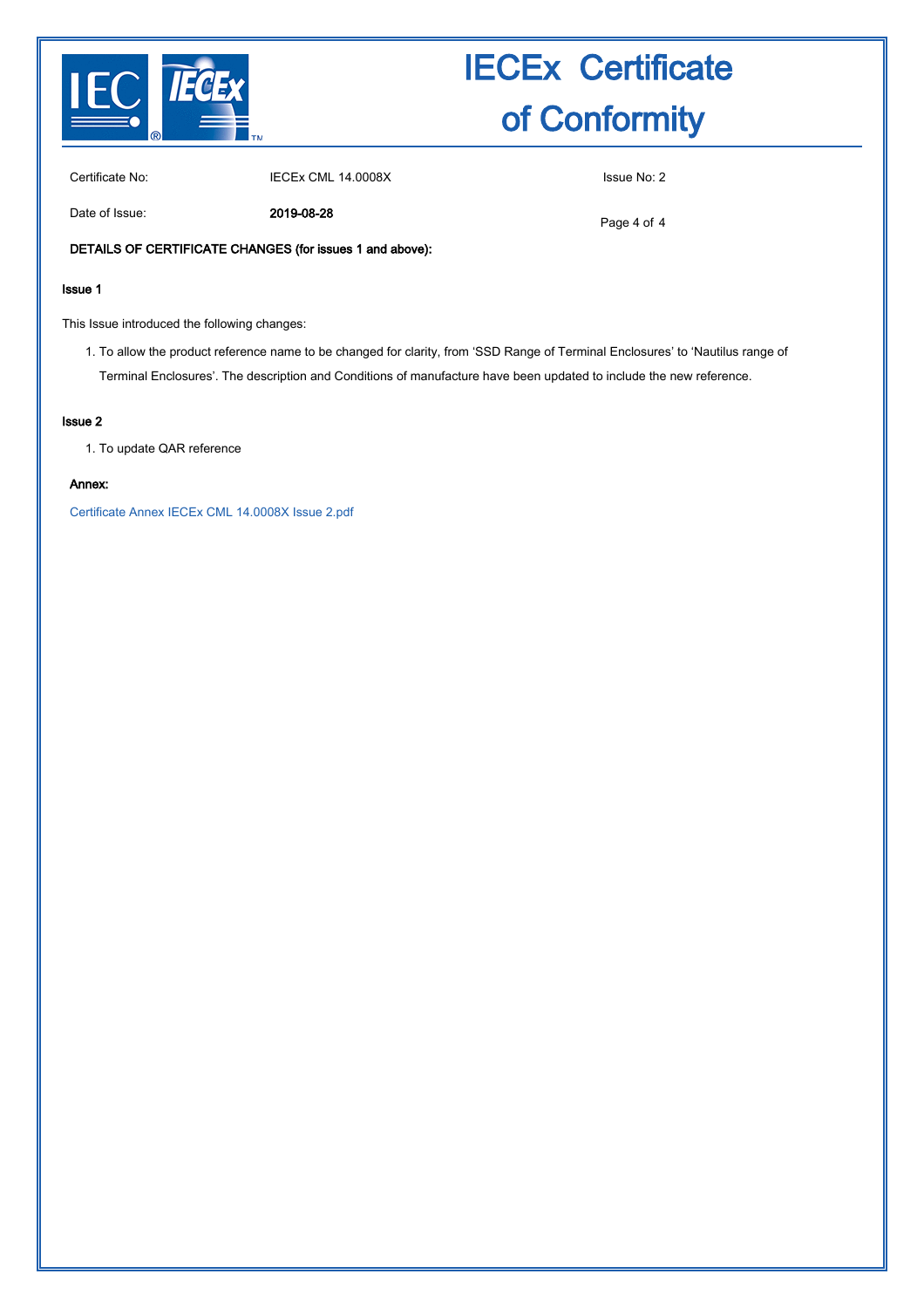Annexe to: IECEx CML 14.0008X Issue 2 Applicant: Abtech Limited Apparatus: Nautilus Terminal Boxes



The Nautilus range of terminal boxes are submergible enclosures and are fitted with an arrangement of suitably certified terminals. The **Nautilus** terminal enclosures are constructed from a flanged stainless steel enclosure base and flat lid. The lid is fixed in place with stainless steel M12 bolts, and the internal and external joints of the enclosure base are fully welded. Additionally the lid may be hinged.

A solid silicone O-ring gasket is fitted into the base lip and provides sealing with the enclosure lid.

Cable entries may be provided on the base, top, sides or back of the enclosure and an external and optional internal earth stud (M6 or larger) is provided on all enclosure.

Enclosures may also contain slotted metallic or non-metallic trunking.

Additionally, lifting eyelets and mounting lugs can be provided and are welded to the enclosure base and lid.

|                      | Internal dimensions |            |            |  |
|----------------------|---------------------|------------|------------|--|
| <b>Nautilus Ref.</b> | Length (mm)         | Width (mm) | Depth (mm) |  |
| <b>NAUT1</b>         | 130                 | 100        | 50         |  |
| <b>NAUT2</b>         | 230                 | 170        | 140        |  |
| <b>NAUT3</b>         | 340                 | 170        | 140        |  |
| <b>NAUT3A</b>        | 340                 | 220        | 140        |  |
| <b>NAUT4</b>         | 400                 | 210        | 190        |  |
| <b>NAUT5</b>         | 350                 | 250        | 190        |  |
| <b>NAUT6</b>         | 390                 | 310        | 190        |  |
| <b>NAUT7A</b>        | 530                 | 270        | 210        |  |
| <b>NAUT7B</b>        | 430                 | 370        | 210        |  |
| <b>NAUT8</b>         | 490                 | 400        | 240        |  |
| <b>NAUT9</b>         | 630                 | 250        | 240        |  |
| NAUT <sub>10</sub>   | 690                 | 340        | 250        |  |
| NAUT <sub>11</sub>   | 1020                | 570        | 390        |  |

The **Nautilus** range of terminal boxes are manufactured in the following standard sizes:

The enclosures may also be manufactured to sizes not specified in the above table. This assumes that any given dimension is not larger than the respective dimension of the largest or smaller than the respective dimension of the smallest enclosure.

Before the terminal box is installed, its total dissipated power for the particular application will be calculated in accordance with IEC 60079-7, Annex E (E.2) and shall not exceed the values given in the table below:

Unit 1. Newport Business Park New Port Road Fllesmere Port **CH65 4LZ** 

 $T + 44(0) 151 559 1160$  $E$  info@cmlex.com



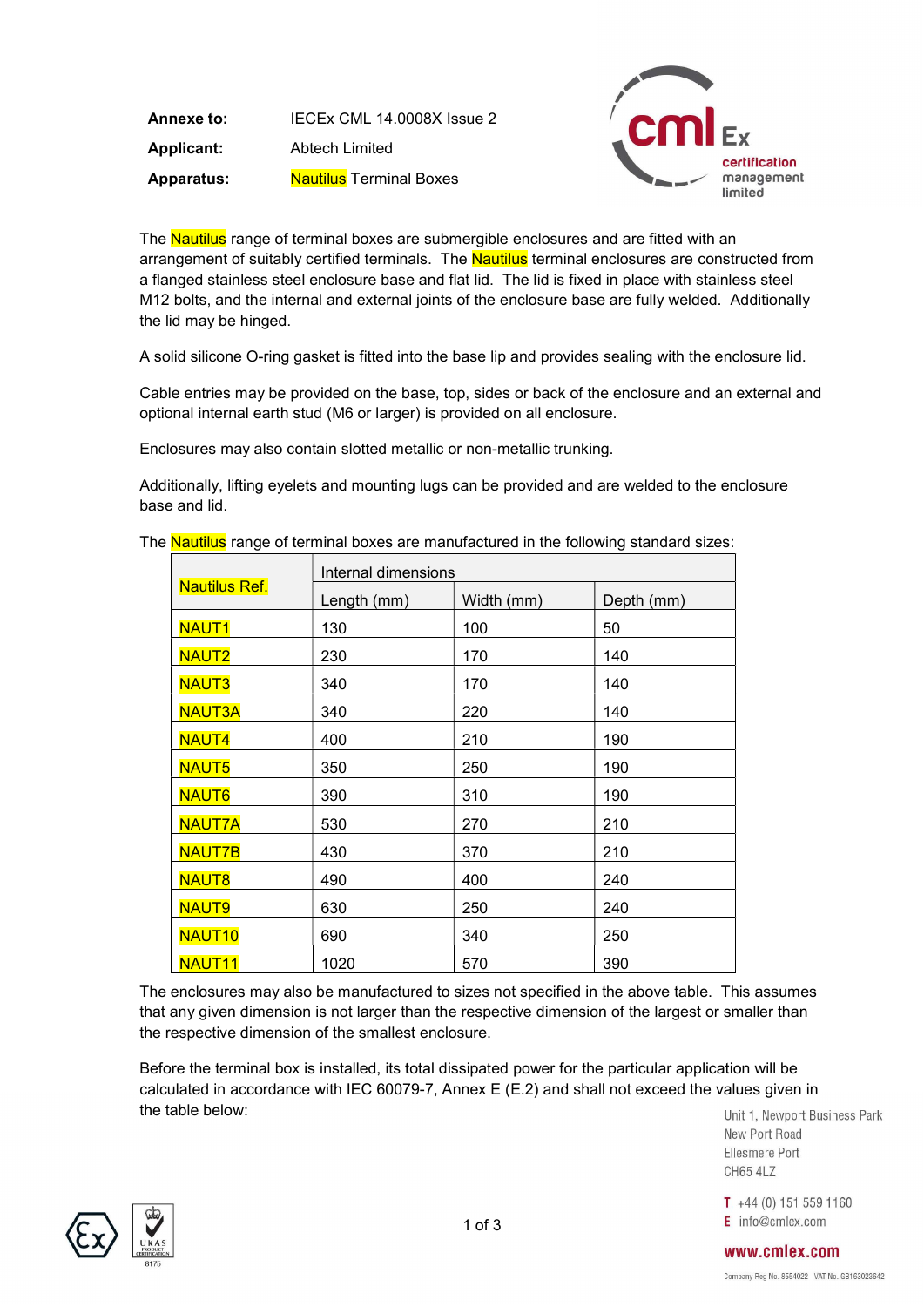

| <b>Nautilus</b>    | Internal dimensions |            | Max. Power | Max. Power      |                 |
|--------------------|---------------------|------------|------------|-----------------|-----------------|
| Ref.               | Length (mm)         | Width (mm) | Depth (mm) | Dissipation (W) | Dissipation (W) |
|                    |                     |            |            | Ga, Gb, Db      | Da              |
| <b>NAUT1</b>       | 130                 | 100        | 50         | 9.3             | 4.65            |
| <b>NAUT2</b>       | 230                 | 170        | 140        | 19              | 9.5             |
| <b>NAUT3</b>       | 340                 | 170        | 140        | 22              | 11              |
| <b>NAUT3A</b>      | 340                 | 220        | 140        | 29              | 14.5            |
| <b>NAUT4</b>       | 400                 | 210        | 190        | 32              | 16              |
| <b>NAUT5</b>       | 350                 | 250        | 190        | 32              | 16              |
| <b>NAUT6</b>       | 390                 | 310        | 190        | 36              | 18              |
| <b>NAUT7A</b>      | 530                 | 270        | 210        | 42              | 21              |
| <b>NAUT7B</b>      | 430                 | 370        | 210        | 42              | 21              |
| <b>NAUT8</b>       | 490                 | 400        | 240        | 44              | 22              |
| <b>NAUT9</b>       | 630                 | 250        | 240        | 44              | 22              |
| NAUT <sub>10</sub> | 690                 | 340        | 250        | 50              | 25              |
| NAUT <sub>11</sub> | 1020                | 570        | 390        | 68              | 34              |

## Conditions of manufacture

- 1. The equipment covered by this certificate incorporate the use of previously certified components, it is therefore the responsibility of the manufacturer to continually monitor the status of the certification associated with these components. The manufacturer shall notify CML of any modifications to the components that may impinge upon the explosion safety aspects of the **Nautilus** terminal enclosures.
- 2. The power rating marking on the label will be allocated in accordance with the table detailed in the 'Description of Equipment'.
- 3. The manufacturer will take all reasonable steps to ensure that the power dissipated by the Terminal box does not exceed the maximum value stipulated the table detailed in the 'Description of Equipment', and shall supply all the relevant information that will allow the installer/user to calculate the power dissipation (Watts) in accordance with IEC 60079-7, Annex E, E.2 for each terminal box.
- 4. When terminals are supplied with the enclosure, they shall be IECEx approved components, chosen from the Abtech 'Approved Component Document – Sira 12AAC087 and having a minimum insulation temperature of -50°C to +100°C. All terminals shall be installed in accordance with their Conditions of Safe Use/Schedule of Limitations/Conditions of